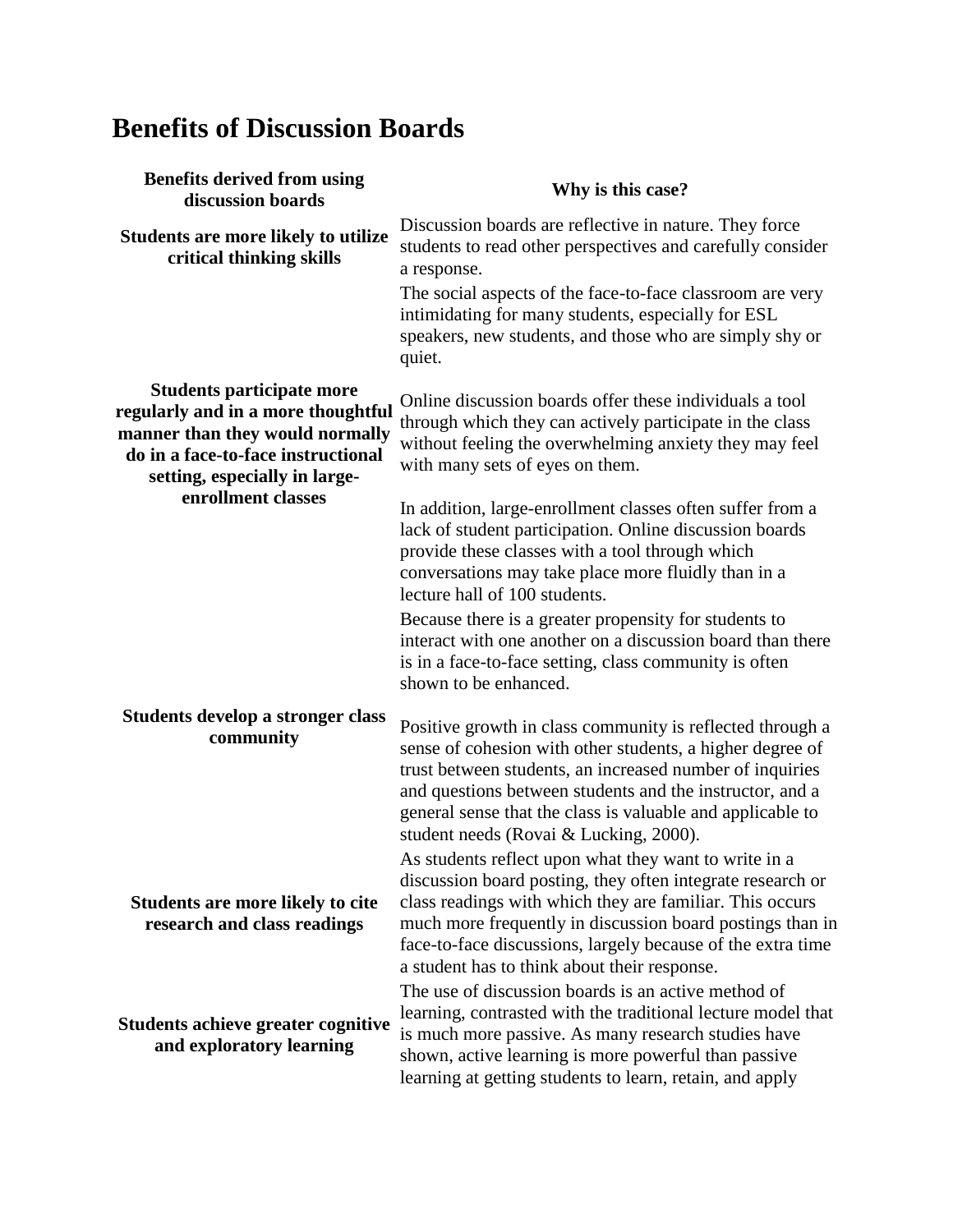|                                                                    | course content to novel and practical situations.                                                                                                                                                                                                                                         |
|--------------------------------------------------------------------|-------------------------------------------------------------------------------------------------------------------------------------------------------------------------------------------------------------------------------------------------------------------------------------------|
|                                                                    | This active engagement with course content gives students<br>an enhanced sense of empowerment (Kassop, 2003;<br>Kubala, 1998), ultimately leading to a more interested,<br>motivated, and participatory student.                                                                          |
| <b>Faculty members spend less time</b><br>answering questions      | In face-to-face classes, questions are almost always posed,<br>sometimes repeatedly, to the instructor, unnecessarily<br>tying up their time. When using a discussion board,<br>however, students often answer each other's questions<br>with little or no prompting from the instructor. |
| Students have a greater sense of<br>race and gender-based equality | Race and gender-based bias can often creep into face-to-<br>face classes more readily than it can into discussion<br>boards. On a discussion board, the only distinguishing<br>characteristic from which race and/or gender might be<br>drawn from is a participant's name.               |
|                                                                    | In discussion boards the bias often exhibited towards non-<br>whites and women in face-to-face classes is reduced,                                                                                                                                                                        |

resulting in a more instructionally agreeable environment.

http://www.wpi.edu/Academics/ATC/Collaboratory/Idea/boardbenefits.html

# **Improving the Use of Discussion Boards**

## **Teaching Goal**

Increase the regularity with which students post to class discussion boards, in addition to enhancing the depth and quality of comments they make in those postings.

#### **Benefits of Addressing - Research and Theoretical Base**

Considerable research indicates that the effective use of discussion boards results in...

- Greater cognitive and exploratory learning (Haggerty et al., 2001);
- Increased student-to-student conversation and collaboration (Kassop, 2003; Rovai, 2004);
- More developed critical thinking skills (Collison et al., 2000; Eklund & Eklund, 1996; Newman et al., 1999; Shapley, 2000);
- Greater student empowerment (Kassop, 2003; Kubala, 1998);
- An enhanced sense of race and gender-based equality in the class community (Hiltz & Wellman, 1997; Markel, 2001; Sullivan, 2002).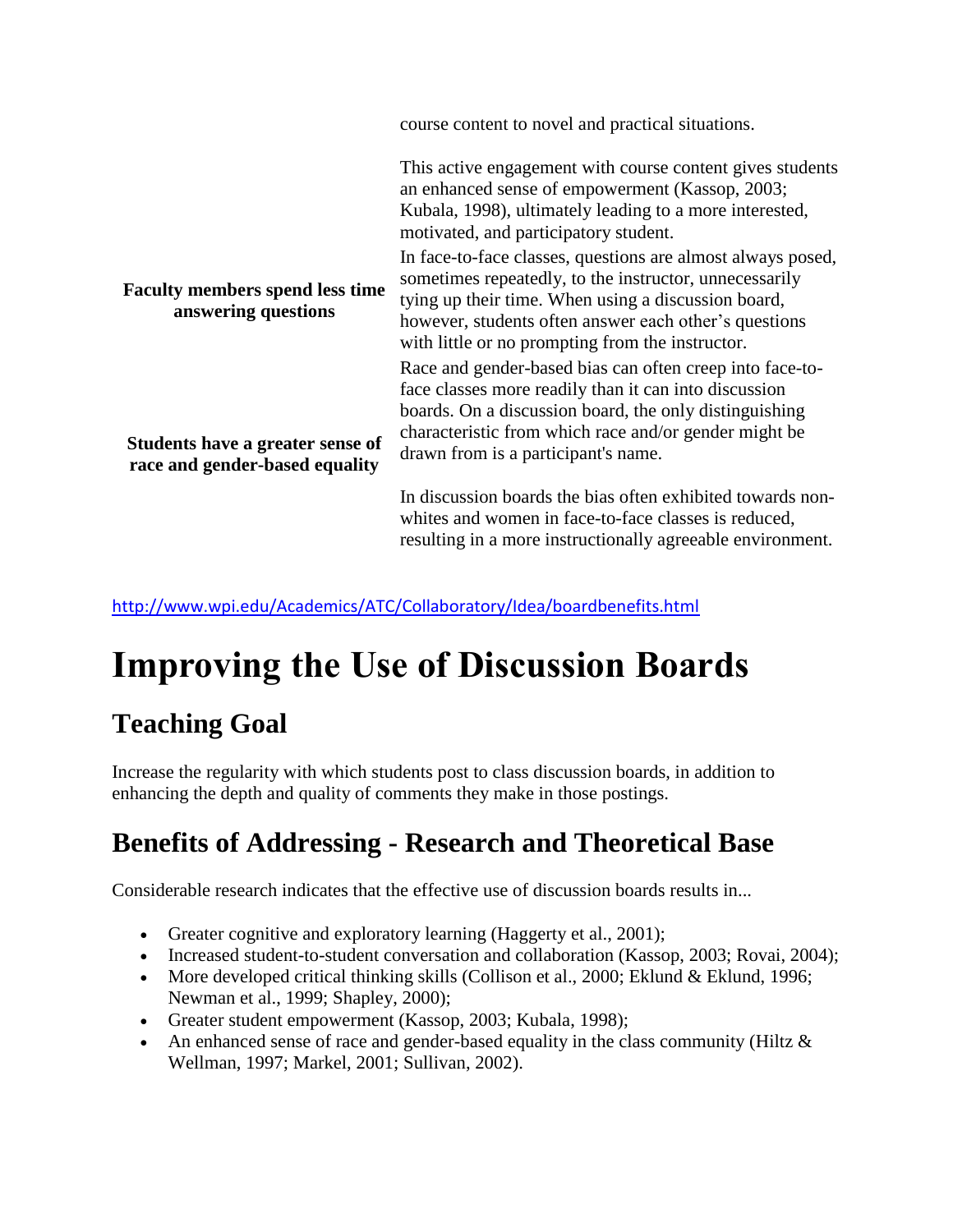## **Method 1. Practice good discussion board moderation techniques**

| <b>Primary Techniques</b>                                                                          | <b>Examples/Rationale</b>                                                                                                                                                                                                                                                                                                                                               |
|----------------------------------------------------------------------------------------------------|-------------------------------------------------------------------------------------------------------------------------------------------------------------------------------------------------------------------------------------------------------------------------------------------------------------------------------------------------------------------------|
| Ask questions to guide student<br>comments and the direction of<br>the discussion.                 | Open-ended questions are particularly useful in discussion<br>boards, and should be used in lieu of closed-ended questions<br>whenever possible. Play "devil's advocate" by asking probing<br>questions, using contradictions and counterexamples, and<br>challenging students to apply their learning to novel situations,<br>practical scenarios, and prior learning. |
| Weave student comments into<br>your postings as a means of<br>summarizing and subtly<br>assessing. | Quoting student comments goes a long way towards providing<br>confidence and satisfaction in your students, and spurs more<br>frequent posting.                                                                                                                                                                                                                         |
| Use role playing as a means of<br>stimulating discussion.                                          | Discussion boards are an ideal venue for students to role play<br>different perspectives and vantage points because of the<br>reflective nature of the tool.                                                                                                                                                                                                            |
|                                                                                                    | Make your presence known in the discussion boards, but do<br>not dominate them or be overwhelming by posting too often.<br>Posting too frequently leads to short discussions and fewer<br>student postings; posting too infrequently leads students to<br>believe the instructor is disinterested or absent (Mazzolini &<br>Maddison, 2003).                            |
| <b>Balance and presence are key</b><br>aspects of a successful<br>discussion board.                | The appropriate rate of posting depends upon the context of<br>the discussion, which should be closely monitored.                                                                                                                                                                                                                                                       |
|                                                                                                    | Encourage student-to-student learning first and foremost on<br>the discussion boards as a means of enabling students to<br>attribute learning and success to themselves.                                                                                                                                                                                                |
|                                                                                                    | Student questions directed to the instructor should be answered<br>within 24 hours.                                                                                                                                                                                                                                                                                     |
| If the discussion board                                                                            |                                                                                                                                                                                                                                                                                                                                                                         |
| supplements your in-class                                                                          | Extend discussion you have in class to the online venue,                                                                                                                                                                                                                                                                                                                |
| connections between the in-                                                                        | activities, be sure to draw clear asking students to consider alternate perspectives and other<br>criteria which may challenge their assumptions, beliefs and                                                                                                                                                                                                           |
| class material and the online                                                                      | findings.                                                                                                                                                                                                                                                                                                                                                               |
| discussions.                                                                                       |                                                                                                                                                                                                                                                                                                                                                                         |
| them to facilitate discussion<br>forums through myWPI.                                             | <b>Empower students by allowing</b> When a student facilitates a discussion board, they feel an<br>increased sense of ownership over their own learning, and the<br>learning of their fellow students - they are more invested in the                                                                                                                                   |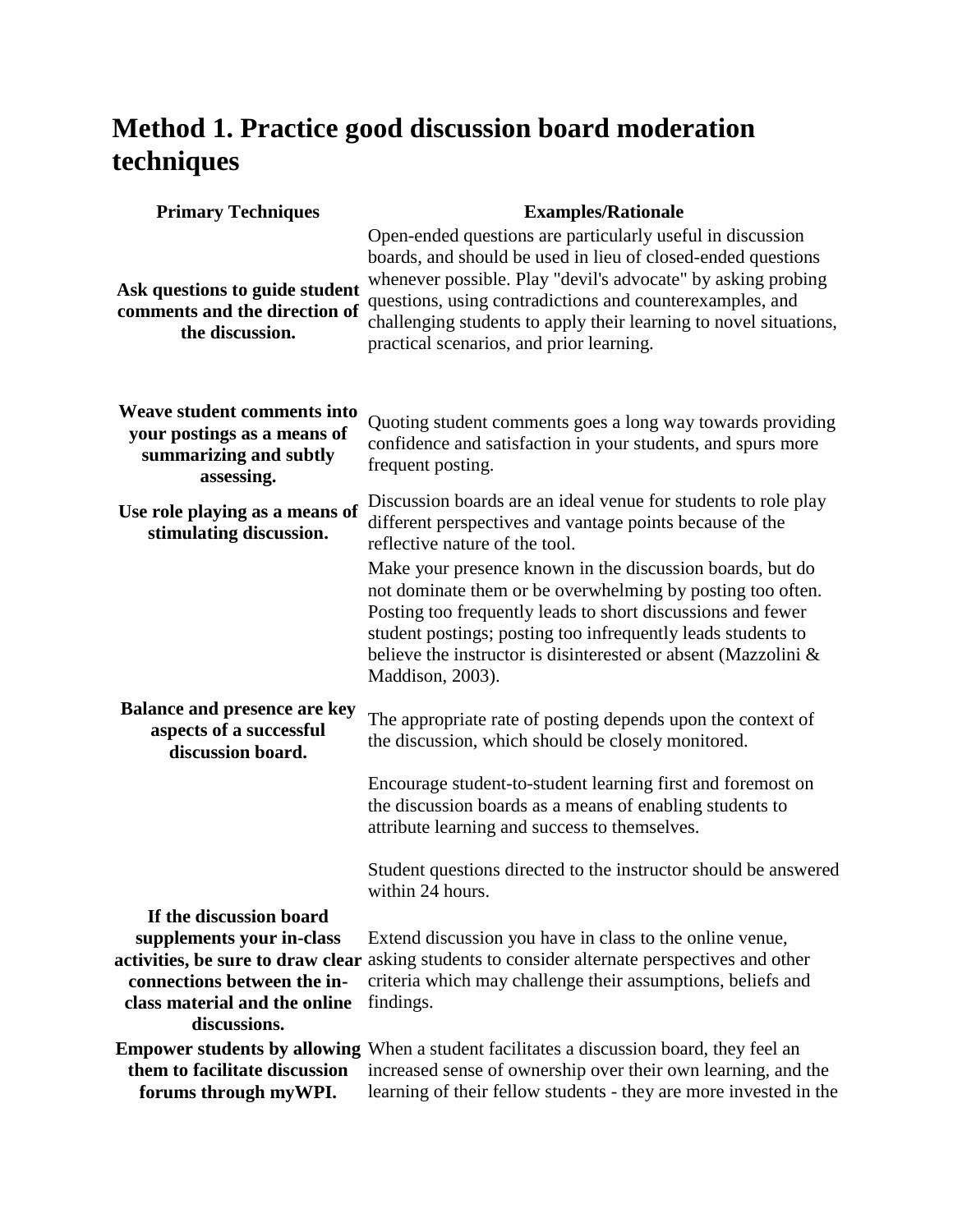| <b>Encourage your students -</b><br>especially those who do not<br>normally speak out in class.<br><b>Resist the temptation to make</b><br>declarative statements. | learning process.<br>Regularly reinforce positive behavior and strong comments on<br>the discussion boards through both personal correspondence<br>and by weaving student comments into your own postings.<br>Instead of commenting "That's right!" or "Not exactly" in your<br>responses, pose questions asking students to analyze the<br>context of their perspective, or project their perspective onto a<br>novel situation. |
|--------------------------------------------------------------------------------------------------------------------------------------------------------------------|-----------------------------------------------------------------------------------------------------------------------------------------------------------------------------------------------------------------------------------------------------------------------------------------------------------------------------------------------------------------------------------------------------------------------------------|
| Use multiple short paragraphs                                                                                                                                      | Students spend considerably more time reading shorter                                                                                                                                                                                                                                                                                                                                                                             |
| in lieu of one or two long                                                                                                                                         | paragraphs online than they do longer ones, and remember                                                                                                                                                                                                                                                                                                                                                                          |
| paragraphs in your postings.                                                                                                                                       | more of the content (Outing $& Ruel, 2004$ ).                                                                                                                                                                                                                                                                                                                                                                                     |
| Manage flaming quickly and                                                                                                                                         | Because discussion boards lack facial gestures and body                                                                                                                                                                                                                                                                                                                                                                           |
| decisively through private                                                                                                                                         | language, misunderstandings between students can take place.                                                                                                                                                                                                                                                                                                                                                                      |
| emails.                                                                                                                                                            | Address them through private emails.                                                                                                                                                                                                                                                                                                                                                                                              |
| Limit the number of students<br>posting to a single discussion<br>forum.                                                                                           | No fewer than three $(3)$ and no more than seven $(7)$ students<br>should be posting to a single discussion forum. Too few will<br>limit the perspectives on the forum, and too many often makes<br>the conversation difficult to follow.                                                                                                                                                                                         |

### **Method 2. Define a rubric by which student comments will be assessed**

| <b>Primary Techniques</b>                                                               | <b>Examples/Rationale</b>                                                                                      |
|-----------------------------------------------------------------------------------------|----------------------------------------------------------------------------------------------------------------|
|                                                                                         | Rubrics may be used to grade either<br>individual student comments, or a series of<br>comments from a student. |
| Clearly identify what varying degrees of success                                        | A very simple four-point scale might look                                                                      |
| look like. Rubrics usually consist of three                                             | like this:                                                                                                     |
| essential features: evaluation criteria, definitions                                    |                                                                                                                |
| of what constitutes mastery at each level, and                                          | $4$ Points - The posting(s) integrates multiple                                                                |
| either a holistic or analytical scoring strategy.                                       | viewpoints and weaves both class readings<br>and other participants' postings into their                       |
| In terms of what to grade in the rubric, you                                            | discussion of the subject.                                                                                     |
| might consider addressing the degree to which                                           |                                                                                                                |
| other student comments are weaved into the                                              | $\beta$ Points - The posting(s) builds upon the                                                                |
| comment, as well as the timeliness, relevance,                                          | ideas of another participant or two, and digs                                                                  |
| accuracy, depth, and mechanics of the comment. deeper into the question(s) posed by the |                                                                                                                |
|                                                                                         | instructor.                                                                                                    |
|                                                                                         | 2 Points - A single posting that does not<br>interact with or incorporate the ideas of                         |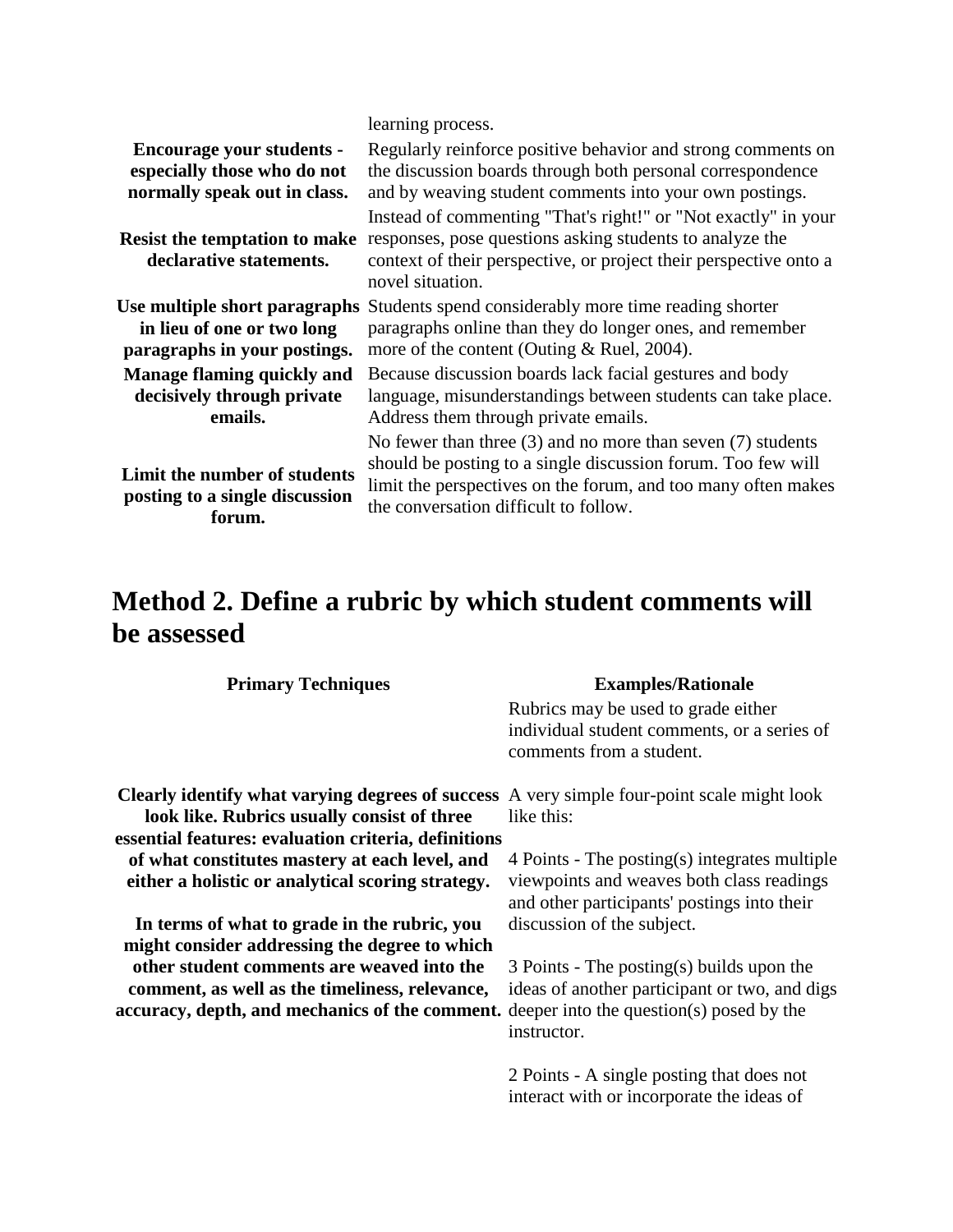other participants' comments.

1 Point - A simple "me too" comment that neither expands the conversation nor demonstrates any degree of reflection by the student.

0 Points - No comment.

#### **Method 3. State clear expectations to students for discussion board participation**

| <b>Primary Techniques</b>                                                                                            | <b>Examples/Rationale</b>                                                                                                                                                                                                                                                                                                                                                                                                  |  |
|----------------------------------------------------------------------------------------------------------------------|----------------------------------------------------------------------------------------------------------------------------------------------------------------------------------------------------------------------------------------------------------------------------------------------------------------------------------------------------------------------------------------------------------------------------|--|
|                                                                                                                      | Typically, this requirement includes both original comments<br>and responses to other student comments.                                                                                                                                                                                                                                                                                                                    |  |
| Require students to post a set<br>number of times per week and<br>discourage last minute posting.                    | The specific number of comments a student is required to post<br>varies depending on the purposes served by the discussion<br>board. As an instructor, you might include the following point<br>as a guidepost for your students:                                                                                                                                                                                          |  |
|                                                                                                                      | Students are required to post three substantive original<br>comments by mid-week and three responses to other student<br>comments by the end of the week.                                                                                                                                                                                                                                                                  |  |
| <b>Provide sample postings</b><br>representative of each scoring<br>category listed in the rubric.                   | Generate an array of sample responses illustrating the range<br>of scoring on a rubric. Use student postings from past courses<br>(with their permission) illustrating the range of scoring on a<br>rubric.                                                                                                                                                                                                                |  |
|                                                                                                                      | As an instructor, you might include the following points as a<br>guidepost for your students:                                                                                                                                                                                                                                                                                                                              |  |
| Use good Netiquette by being<br>explicit about your expectations<br>for the tone and content of<br>student comments. | Please participate in online discussions as you would<br>$\bullet$<br>in constructive face-to-face discussions.<br>Please be professional and courteous.<br>$\bullet$<br>Online communication lacks the non-verbal cues that<br>$\bullet$<br>provide much of the meaning in face-to-face<br>conversations. Choose your words carefully, phrase<br>your sentences clearly, and keep your sentences and<br>paragraphs brief. |  |
|                                                                                                                      | State the main topic of your posting in the Subject<br>$\bullet$<br>line.<br>State your purpose for writing at or near the beginning<br>$\bullet$<br>of your message whenever possible.<br>Proofread what you post. You may want to use a word                                                                                                                                                                             |  |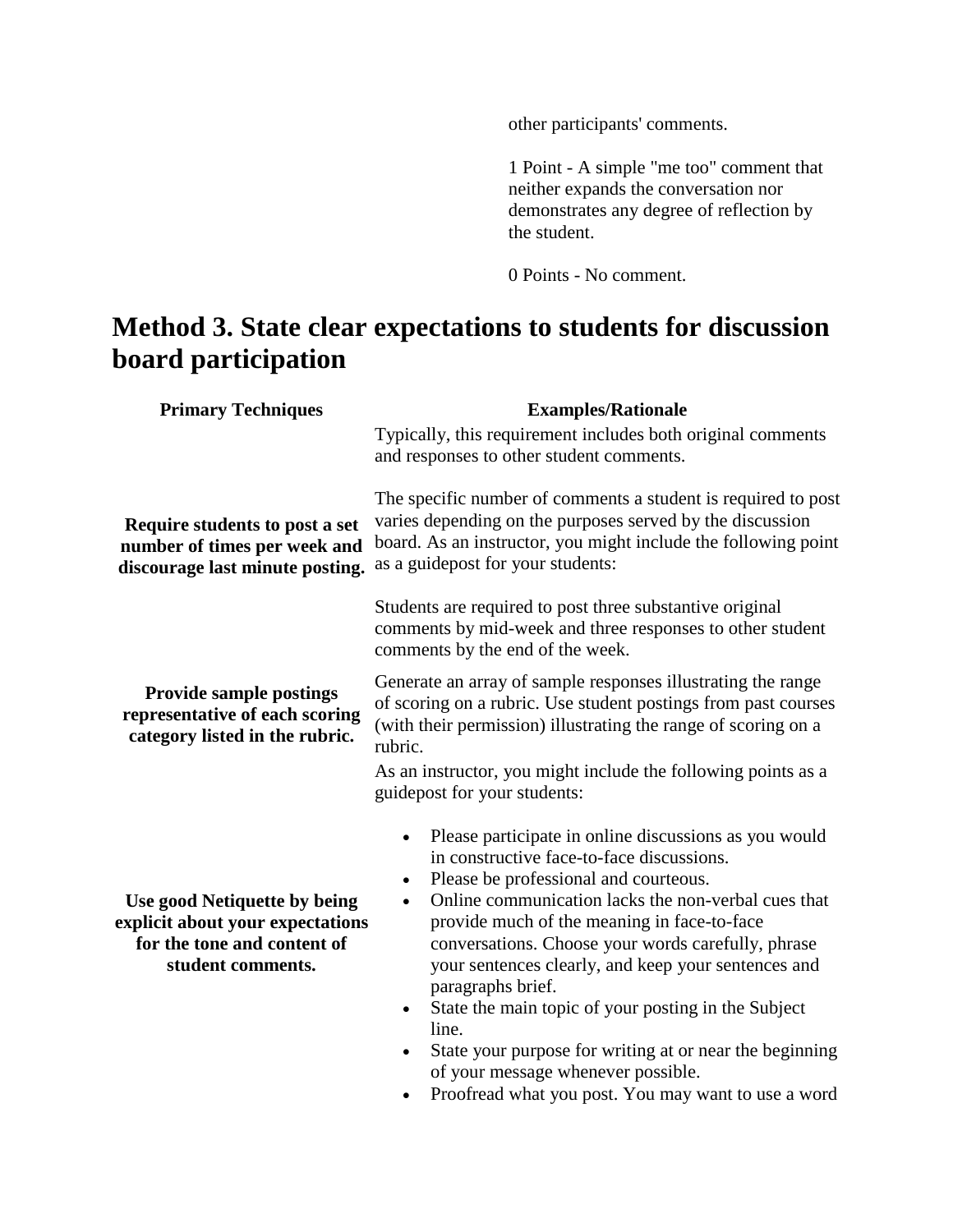processor to draft what you intend to say, check your spelling and grammar, and then paste your text into the Message section of your posting.

• Please do not use all capital letters. It makes it hard to read, and it comes across as though you were shouting.

#### **References**

Collison, G., Elbaum, B., Haavind, S., & Tinker, R. (2000). Facilitating online learning: Effective strategies for moderators. Atwood Publishing: Madison, WI.

Eklund, J., & Eklund, P. Integrating the web and the teaching of technology: Cases across two universities. (1996). In M. Nott (Ed.), Proceedings, Australian World Wide Web Conference. Gold Coast, AUS: Southern Cross University.

Haggerty, N., Schneberger, S., & Carr, P. (2001). Exploring media influences on individual learning: Implications for organizational learning. In J. DeGross, S. Sarkar, & V. Storey (Eds.), Proceedings, International Conference on Information Systems (pp. 13-22). New Orleans, LA.

Hiltz, S.R. & Wellman, B. (1997). Asynchronous learning networks as a virtual classroom. Communications of the ACM, 40(9), 44-49.

Kassop, M. (2003, May/June). Ten ways online education matches, or surpasses, face-to-face learning. The Technology Source.

Kubala, T. (1998). Addressing student needs: Teaching on the internet. THE Journal, 25, (8), 71- 75.

Markel, S. (2001). Technology and education online discussion forums: It's in the response. Online Journal of Distance Learning Administration, 4(2).

Mazzolini, M. & Maddison, S. (2003, April). Sage, guide or ghost? The effect of instructor intervention on student participation in online discussion forums. Computers & Education, 40(3), 237-253.

Meyer, K.A. (2003). Face-to-face versus threaded discussions: The role of time and higher-order thinking. Journal of Asynchronous Learning Networks, 7(3), 55-65.

Newman, D.R., Webb, B., & Cochrane, C. (1999). A content analysis method to measure critical thinking in face-to-face and computer support group learning.

Outing, S. & Rual, L. (2004). The best of eyetrack III: What we saw when we looked through their eyes.